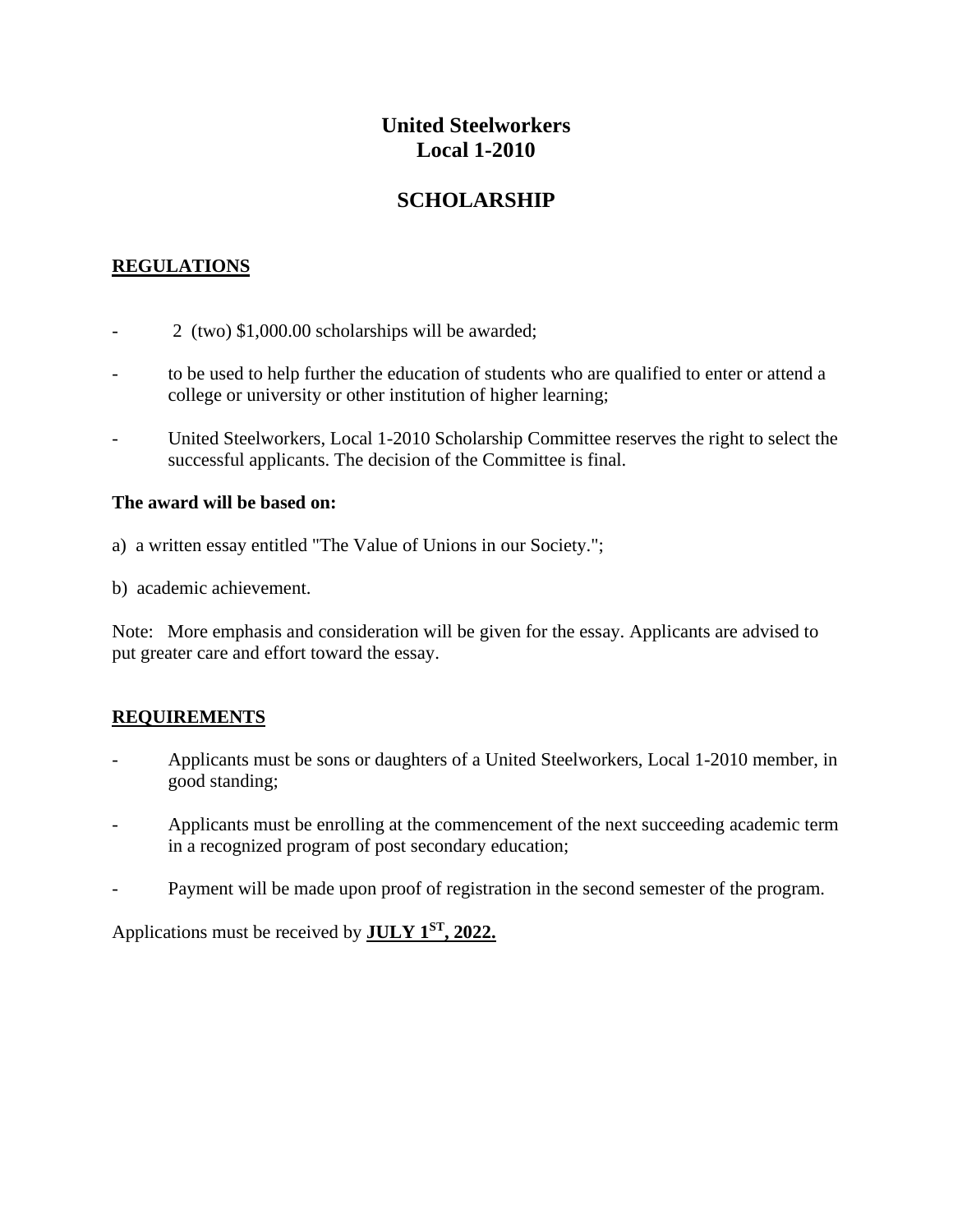# **United Steelworkers Local 1-2010**

# **APPLICATION FOR SCHOLARSHIP AWARD**

| <b>APPLICANT'S NAME:</b><br><u> 1989 - Johann Barbara, martin amerikan basal dan berasal dalam basal dalam basal dalam basal dalam basal dala</u>                                                                            |
|------------------------------------------------------------------------------------------------------------------------------------------------------------------------------------------------------------------------------|
| <b>ADDRESS:</b><br><u> 1989 - Johann Harry Harry Harry Harry Harry Harry Harry Harry Harry Harry Harry Harry Harry Harry Harry Harry</u><br>,我们也不会有什么。""我们的人,我们也不会有什么?""我们的人,我们也不会有什么?""我们的人,我们也不会有什么?""我们的人,我们也不会有什么?""我们的人 |
| TELEPHONE:<br><u> 1980 - Jan Samuel Barbara, margaret eta idazlearia (h. 1980).</u>                                                                                                                                          |
| NAME OF LOCAL 1-2010 MEMBER:<br><u> 1980 - Andrea Brand, amerikansk politik (</u>                                                                                                                                            |
|                                                                                                                                                                                                                              |
|                                                                                                                                                                                                                              |
|                                                                                                                                                                                                                              |
| TELEPHONE:<br><u> 1989 - Johann Harry Harry Harry Harry Harry Harry Harry Harry Harry Harry Harry Harry Harry Harry Harry Harry</u>                                                                                          |
| POST SECONDARY SCHOOL APPLICANT INTENDS TO ENTER: ________________________                                                                                                                                                   |
|                                                                                                                                                                                                                              |
|                                                                                                                                                                                                                              |